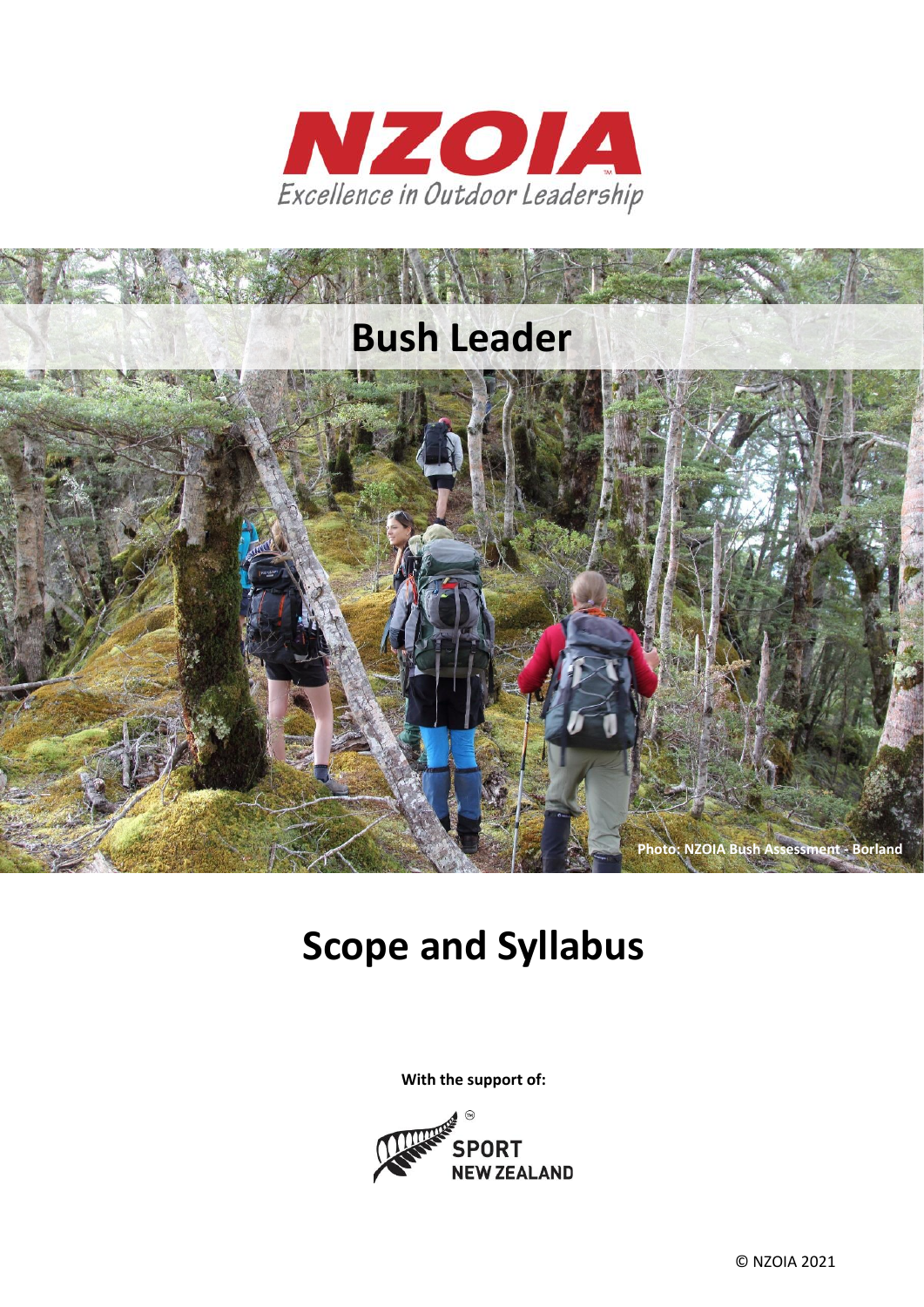# **NZOIA™ Bush Leader Scope**

# **Bush Leader Profile**

The NZOIA Bush Leader is able to:

- Use a plan to prepare introductory bush walking experiences
- Instruct groups in the skills required for a positive bush walking experience
- Lead and manage groups walking on clearly formed and marked tracks with bridged river crossings or minor unbridged streams
- Obtain weather forecasts and apply weather interpretation skills
- Provide interpretive information about natural and cultural history and about flora and fauna relevant to the area
- Role model and promote accepted cultural and environmental practices including relevant aspects of Te Ao Māori
- Demonstrate effective safety management

The NZOIA Bush Leader can work independently without direct supervision. Leaders are qualified to operate within an activity specific risk management plan. The Bush leader must be inducted into the site and it is recommended this is completed by a NZOIA Bush 1 or 2. The qualification does not define the skill set required to write or approve such a plan.

This is a foundation qualification and provides a stepping stone towards NZOIA Bush 1.

# **Scope**

The NZOIA Bush Leader can lead bush walks on formed and marked tracks, in open or bush terrain. Walks may extend to the bushline and could extend above the bush line when the weather conditions and forecast are good and snow is absent on sections of the tracks above the bushline. Escape routes must be identified and shelter and reliable two-way communication available. Overnight trips would use serviced and staffed Lodges with reliable telecommunications.

The following are examples of environments that could be within the scope of the NZOIA Bush Leader depending on the characteristics of the group, weather conditions and equipment:

#### **Great Walks**

• The Tongariro Crossing is included if all the above conditions are met and the Bush Leader is working under an **audited** Safety Management System (due to the crossing of mountain tops)

#### **North Island**

• Day trips in the Auckland Regional Parks. The Hunua and Waitakere Ranges offer many options for day trips on well marked tracks and for which information is readily available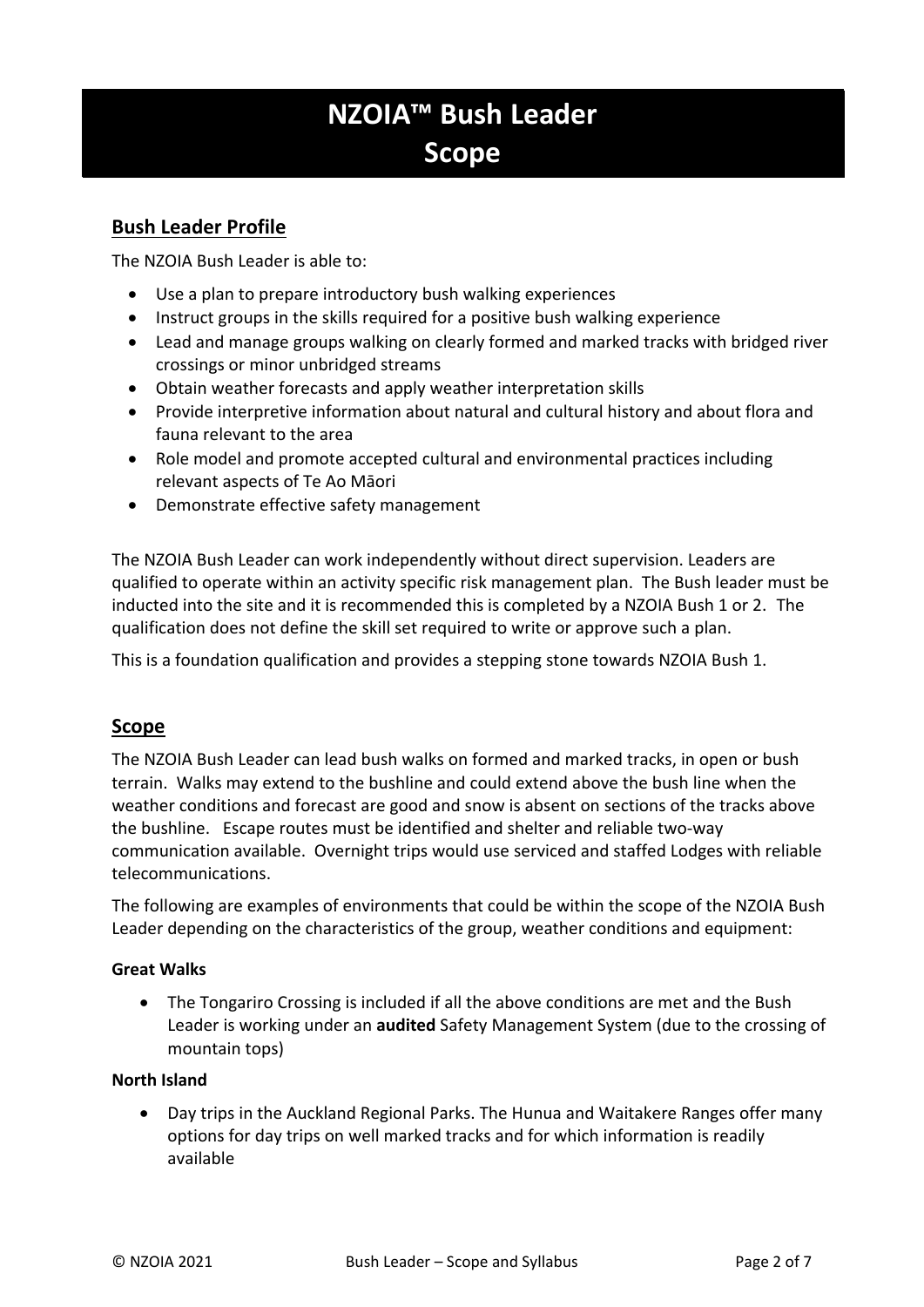- Short walks or day trips from Dawson Falls road-end, Egmont National park. Staying below the bushline or extending to the bushline to admire the view there are a variety of opportunities available from the various road-ends on Mt Taranaki
- Walks in Tongariro National Park such as through Tama Saddle, Scoria Flat to Whakapapaiti Hut in good weather and the absence of snow

#### **South Island**

- Bushline Hut to Mt. Robert summit, in summer conditions and good weather. This walk extends a short distance beyond the bushline to gain a view that is often the objective of the trip. It also offers a quick retreat to the bush in deteriorating weather and two DOC shelters
- Trips on the Abel Tasman Coast Track or Queen Charlotte Track using serviced and staffed Lodges with reliable telecommunications
- Woolshed Creek on Mt Somers

The following are examples of environments that would be outside the scope of the NZOIA Bush Leader:

- Travel along or across mountain tops above the bush line when the weather is adverse and snow is present
- Overnight trips using Backcountry Huts or camping

# **Prerequisites**

Be a current Full Member or working under an Affiliated Membership of NZOIA

Be 18 years old or over

Hold a current First Aid Certificate (minimum of 12 hours or 2 day course including some direct contact with course tutors)

Have the following experience as evidence in a logbook:

**Personal experience** – at least 10 days experience (a bush walking day is considered to be at least 4 hours) bush walking

**Instructional experience -** at least 5 days additional experience as a co-leader or assistant leader in a bush environment

The prerequisite experience requirements are minimums, extra days are recommended.

# **Registration and Revalidation**

Registration and revalidation with NZOIA provide proof of currency for NZOIA qualification holders.

# **Progressing to NZOIA Bush 1**

As the NZOIA Bush Leader gains more experience they may progress towards gaining the NZOIA Bush 1 qualification. The steps they would follow include:

- Gaining the experience outlined in the NZOIA Bush 1 prerequisites
- Attending an NZOIA Bush 1 training course
- Working with a NZOIA Bush 1 holder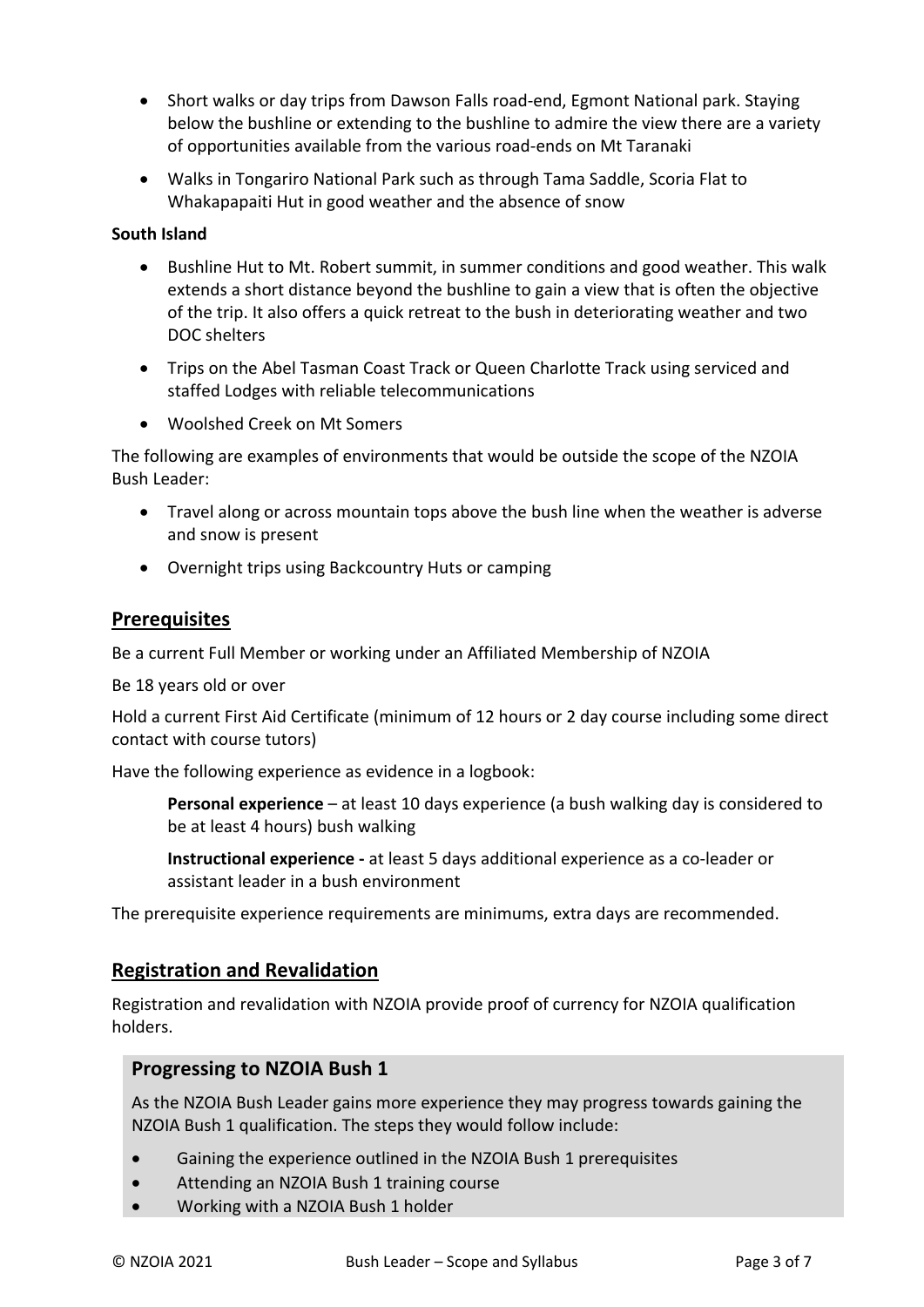# **Syllabus**

# **Assessment Notes**

The syllabus outlines what the content of the assessment will include and gives an idea of what assessment tasks the candidate will be asked to complete. All judgements on how the candidate meets the syllabus must be based on current good practice and industry standards.

Assessors can use three types of direct evidence to judge a candidate's competency:

- Workbook answers
- Observation of practical tasks
- Questioning and discussion

Assessment should take place on a formed and marked track

Location awareness and navigation legs should utilise obvious features other than the track being walked on.

# **Technical Competence**

#### **1. Demonstrate navigation skills on tracks**

The candidate will lead a group for at least one hour, which can be divided into shorter legs, during a day trip on formed and marked tracks.

The candidate will:

- **1.1** Use an appropriate map and identifying; scale, symbols, gridlines, contours and features
- **1.2** Orientate a map using features only and using a compass only
- **1.3** Demonstrate the use of 6-figure grid referencing
- **1.4** Describe the route for a planned navigation leg, including a method for estimating distance and time
- **1.5** Navigate to a specific point on a track, using a map and showing awareness of; pace, distance and time travelled
- **1.6** Demonstrate location awareness on a map using land features

#### **2. Demonstrate bush walking skills**

The candidate will demonstrate:

- **2.1** Walking as part of the group and maintaining contact with the group
- **2.2** Efficient rhythm and pace
- **2.3** Working with the group to manage the frequency and duration of rest stops
- **2.4** Managing clothing and equipment to minimise delays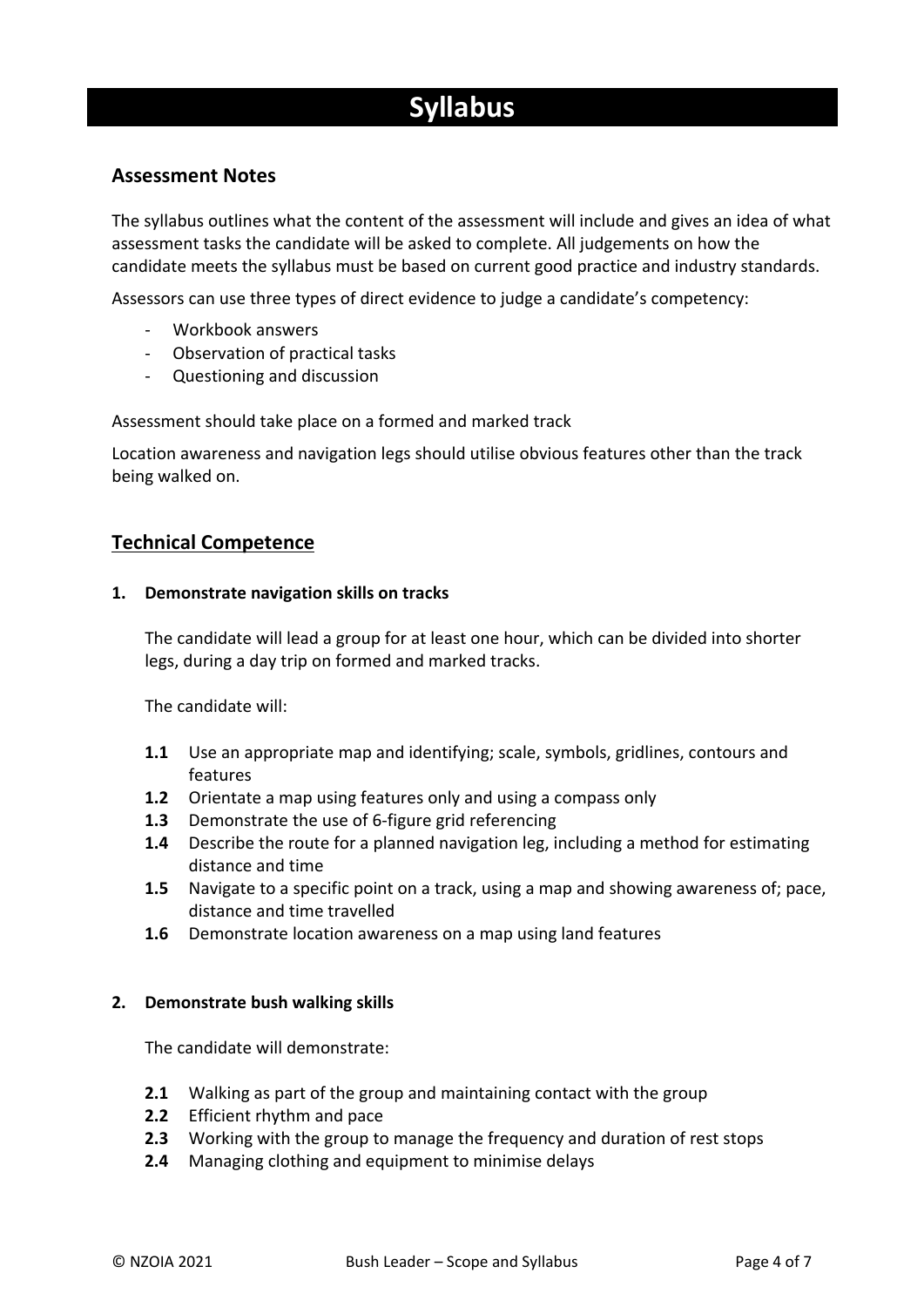#### **3. Demonstrate safe practices around rivers and waterways**

Using a minor unbridged stream (one which represents little or no risk on crossing and typically has some of the following characteristics; can be jumped across, is ankle deep or less, is slow moving) the candidate will demonstrate and/or describe:

- **3.1** When, where and how to cross. When not to cross
- **3.2** Safe methods for crossing and an understanding of the risks associated with crossing minor unbridged streams e.g. slippery rocks and injury from a fall

# **4. Demonstrate knowledge, care and appropriate use of equipment and clothing commonly used in New Zealand for bush walking**

The candidate will:

- **4.1** Role model the use equipment, clothing, and footwear that is in good condition and is fit for purpose for the terrain, season, and weather
- **4.2** Describe and demonstrate the principles of layering
- **4.3** Demonstrate how to pack personal and group equipment for a day trip
- **4.4** For any equipment used demonstrate and/or be able to describe; the properties, common use, advantages, limitations, minimisation of wear, damage checking and storage
- **4.5** Demonstrate use of communications devices appropriate for the location and describe the advantages and limitations of communications devices commonly used on bush walking trips in New Zealand

# **The Environment**

#### **5. Obtain a weather forecast and apply weather interpretation skills**

The candidate will:

- **5.1** Obtain a relevant weather forecast for the planned trip and provide a verbal summary of the forecast
- **5.2** Describe the implications of the weather forecast for the planned trip and make decisions about the trip based on the forecast
- **5.3** Observe any changes to the weather and modify the trip if necessary

#### **6. Role model and promote accepted environmental practices**

The candidate will:

- **6.1** Demonstrate awareness of the responsibilities to the site, land owners, mana whenua and other users
- **6.2** Role model and promote the principles of Leave No Trace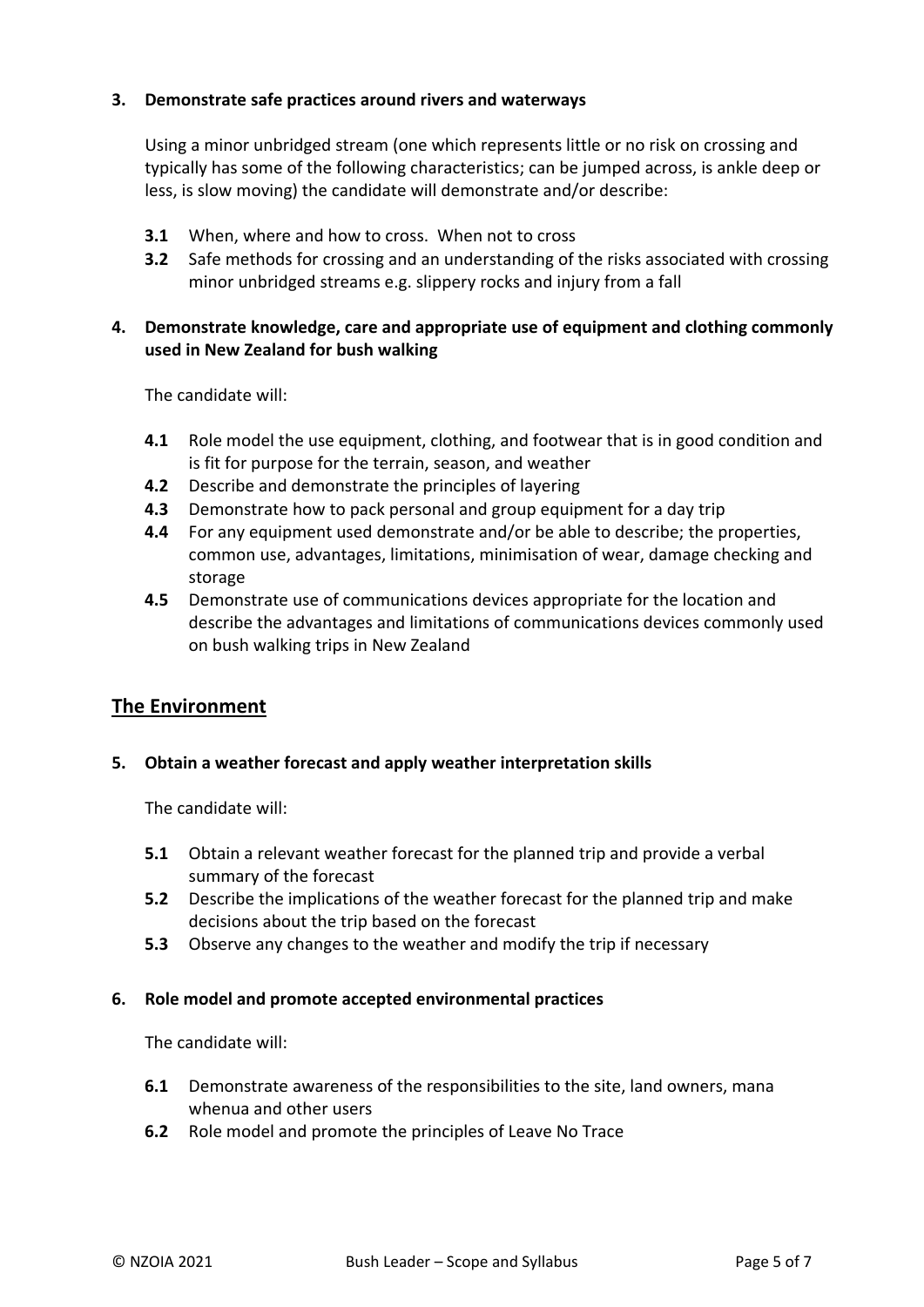# **Group Management and Leadership**

#### **7. Prepare an introductory bush walking experience**

The candidate will prepare a written plan which will contain the following information:

- **7.1** A clearly defined purpose and session appropriate for the group
- **7.2** A logical sequence of progressions and activities
- **7.3** Any consent or access issues
- **7.4** Clothing and equipment list for both individuals and the group
- **7.5** A weather forecast
- **7.6** Risk and hazard identification and management
- **7.7** Emergency procedures
- **7.8** Bi-cultural practices relevant to the area, group and trip

#### **8. Demonstrate effective safety management skills**

The candidate will:

- **8.1** Leave intentions information with an appropriate group/organisation/person
- **8.2** Demonstrate an awareness of the risks and appropriate risk management strategies for a bush walking environment
- **8.3** Demonstrate an awareness of any location specific hazards
- **8.4** Have a first aid kit, be familiar with its contents and be able to deal with first aid situations as required
- **8.5** Never compromise their personal safety or the safety of their clients
- **8.6** Demonstrate safe practices and good judgement and decision making within the scope of this qualification
- **8.7** Demonstrate erecting an emergency shelter using equipment carried for self and clients taking into consideration terrain and weather
- **8.8** Describe actions to take if the group or individual was lost, stranded or separated
- **8.9** Demonstrate familiarity with the Safety Management Plan they are operating within and describe actions taken if conditions deteriorate

#### **9. Lead and manage a group walking on tracks**

The candidate will be responsible for a group of clients walking on formed tracks for a minimum of one hour and demonstrate:

- **9.1** Preparing and briefing the group including setting ground rules, roles and responsibilities
- **9.2** Managing time appropriately in relation to the activity/trip plan and conditions
- **9.3** Coaching, encouraging, motivating clients to ensure they are interested, engaged and have a fun and positive experience
- **9.4** Effective management of the group including; pacing, rest stops, keeping the group together and a system for accounting for everyone
- **9.5** Managing and monitoring clients nutritional and hydration needs
- **9.6** Establishing rapport with clients and an awareness of the emotional, cultural and other needs of the group